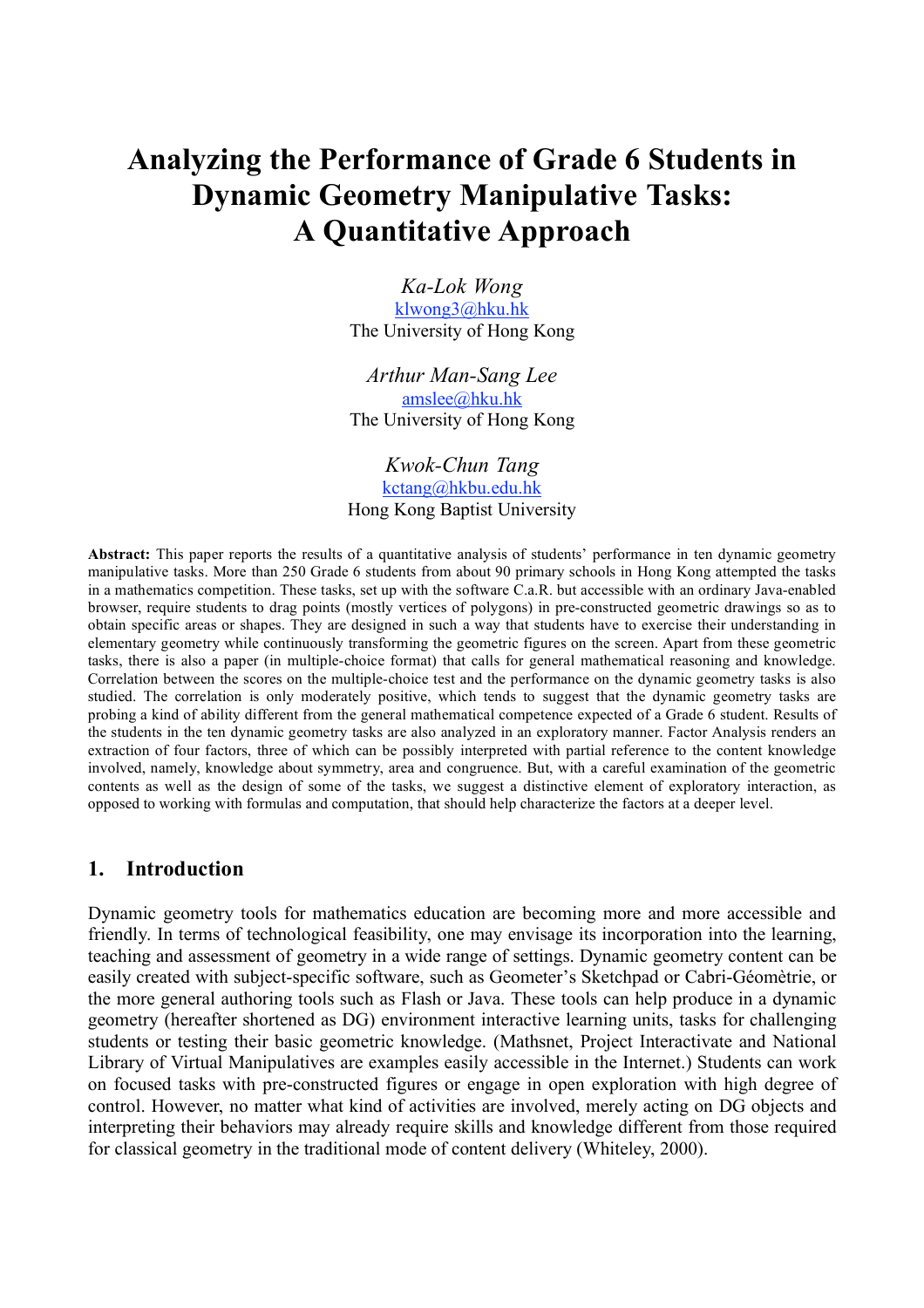There is thus the need to better understand the nature of the geometric skills and knowledge pertaining to the new DG environment. This is particularly so when we are considering relevant changes in assessment practice, since advances in technology have granted various options of conducting assessments in the electronic platform. No matter whether they are done by minimal or radical modification of traditional paper-based tests, we expect assessment tasks to have their designs and contents fitting the purpose and context. What geometric skills and knowledge do we want our students to learn? What can we tell from the performance of students in certain kinds of geometric tasks? Once we consider these questions in context (i.e. in the DG environment given the present curriculum), we cannot but come to notice the possible shift in knowledge being tested. In this paper, we report our analysis of students' performance in ten DG manipulative tasks. Hopefully, it would help us understand better what we can tell from the performance of students in certain geometric tasks, which may in turn cast light on the implication of incorporating DG technology in the design of assessment tasks for geometry at elementary level.

# **2. Method of Study**

#### **2.1 The Context**

Although the title of this paper seems to suggest a statistical survey, we must at the beginning clarify the context out of which the data have been generated. To put it shortly, we do not claim any representative sample out of a rigorously designed statistical survey. And the following subsections will thus appear to deviate from the usual descriptions of subjects, instruments, procedures and so forth. Instead of the usual path from well-formulated research questions or hypotheses to research design then to data collection, it is in the context of some ongoing events that our understanding of students' performance in DG environment gradually emerges with the aid of statistical analysis.

In early 2005, a mathematics competition was organized for Primary 6 (i.e. Grade 6) students in four separate districts in Hong Kong. Each primary school in the districts was invited to send some students to participate. Without detailing the logistics of the competition, suffice to know that more than 250 students from about 90 primary schools in those four districts attempted a set of ten DG manipulative tasks, which was one component of the competition. Whereas the tasks set in the DG environment were believed to be novel to most if not all participants, the geometric knowledge needed was supposed to be covered in their current mathematics syllabus. It calls for basic understanding of size of angles, area of triangles, congruence of polygons and symmetry of shapes or patterns. More details of these DG manipulative tasks will be given in Section 2.2. It should be noted yet that prior experience with or substantial knowledge about DG was not assumed on the part of the students. Notwithstanding the fact that we did not start with a statistically representative sample of the general population of Grade 6 students, the reasonably large number of students from many schools, each being a contestant in an inter-school mathematics competition, justifiably constitute a good sample of the mathematically high achievers at Grade 6 in the four districts concerned.

In the same competition, these students also completed a multiple-choice test of 30 items designed to assess their general mathematical competence. Whereas a few items were designed to test students' logical reasoning and general analytic ability, most of the test items were largely connected with the content knowledge specified by the primary mathematics syllabus. However, it could be argued that all the test items required non-routine application of such elementary mathematics as counting, enumeration, arithmetic operations, measuring with areas and volumes,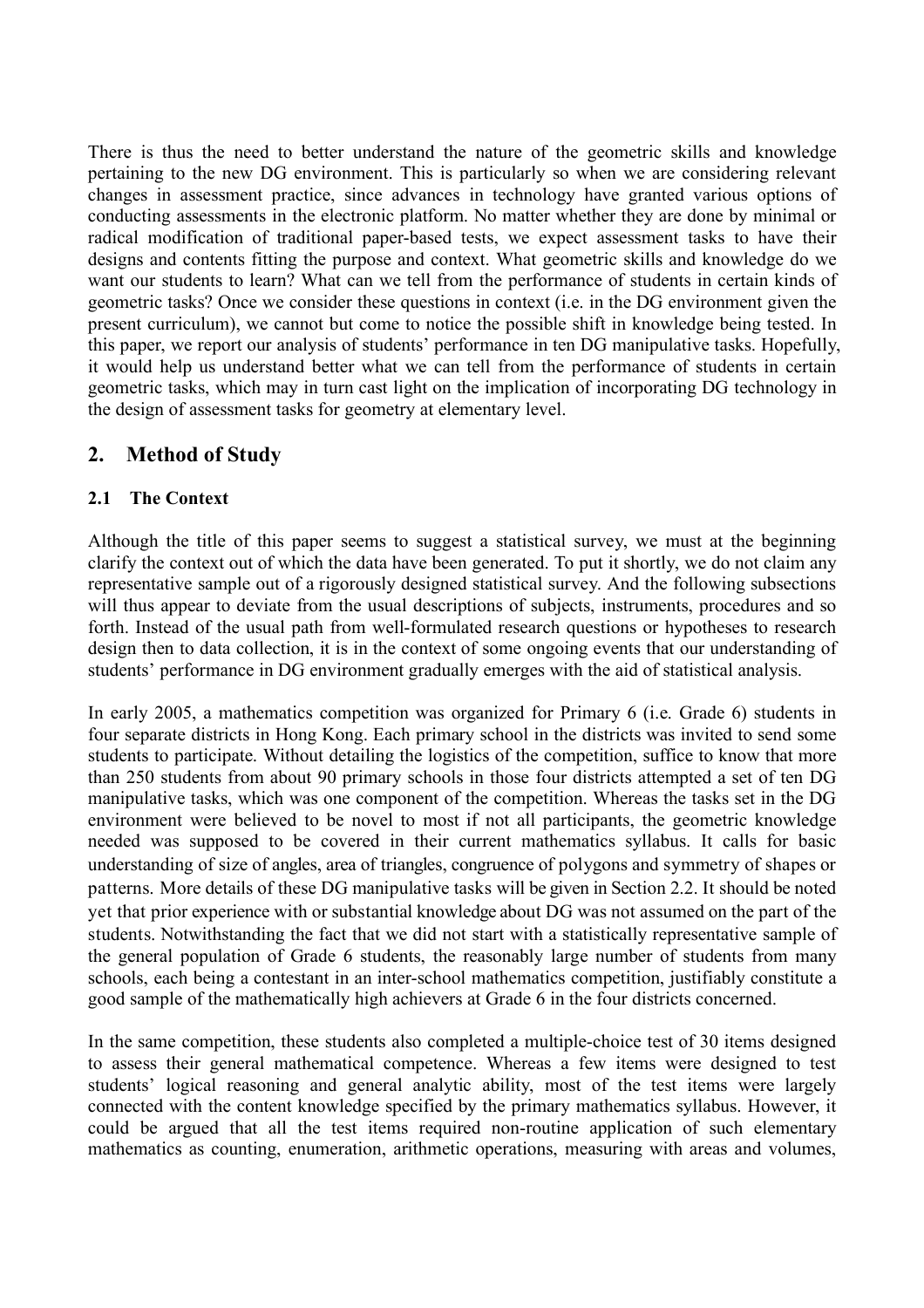fractions and simple proportions. The total score on this multiple-choice test thus grants us a rough measure of the general mathematical competence of the Grade 6 participants.

Both the multiple-choice test and the test with DG manipulative tasks, conducted separately, lasted for 45 minutes. As observed, most students completed the questions in good time. In other words, time constraint did not appear to have significant impact on their performance.

#### **2.2 Designing the DG Manipulative Tasks**

In the design of this set of tasks for Grade 6 students who are coming to finish their primary studies, the major considerations are the geometric knowledge that they may have at this level and the capabilities provided by the dynamic geometry tool. In particular, in the DG environment, students can continuously transform a shape under designated constraints (which are invisible to the students themselves). This manipulation is actually an interaction with the geometric figure because the student, when acting on the figure, is supposed to notice and thus respond to the changes in various geometric properties such as area, length, angle size and symmetry, either intuitively or based on the given measurements (including the use of square grids). In our case, the manipulative tasks were created with the DG software C.a.R. and were presented as Java applets embedded in web pages. Students accessed the pre-constructed dynamic figures through Java-enabled web-browsers. They needed not have any experience in using DG software. To finish a task, they were only required to drag a certain movable point or more (with the other points fixed) to modify the figure until some particular conditions were satisfied. For example, the first task in the test, shown in Figure 1(a), asks a student to drag the only movable vertex F so that the two triangles have equal area. To satisfy this requirement, he/she can put the point F anywhere 4 units from the base DE.



Figure 1 Examples of dynamic geometry manipulative task: (a) Drag F so that the triangles have the same area. (b) Drag the points P and Q (movable only on a horizontal and a vertical line respectively) so that the quadrilaterals are equal in shape and size.

Each of these manipulative tasks has a parameter that encodes a certain geometric property of the figure in relation to the required conditions. In the previous example, according to the position of F, the difference between the areas of the triangles is computed and designated as the parameter. Instead of the whole geometric figure that a student thinks to have attained for the solution, this parameter is the only thing to be submitted. Noteworthy is that such a parameter, encrypted with the aid of a function devised by the designer, presents itself to the student in disguise of a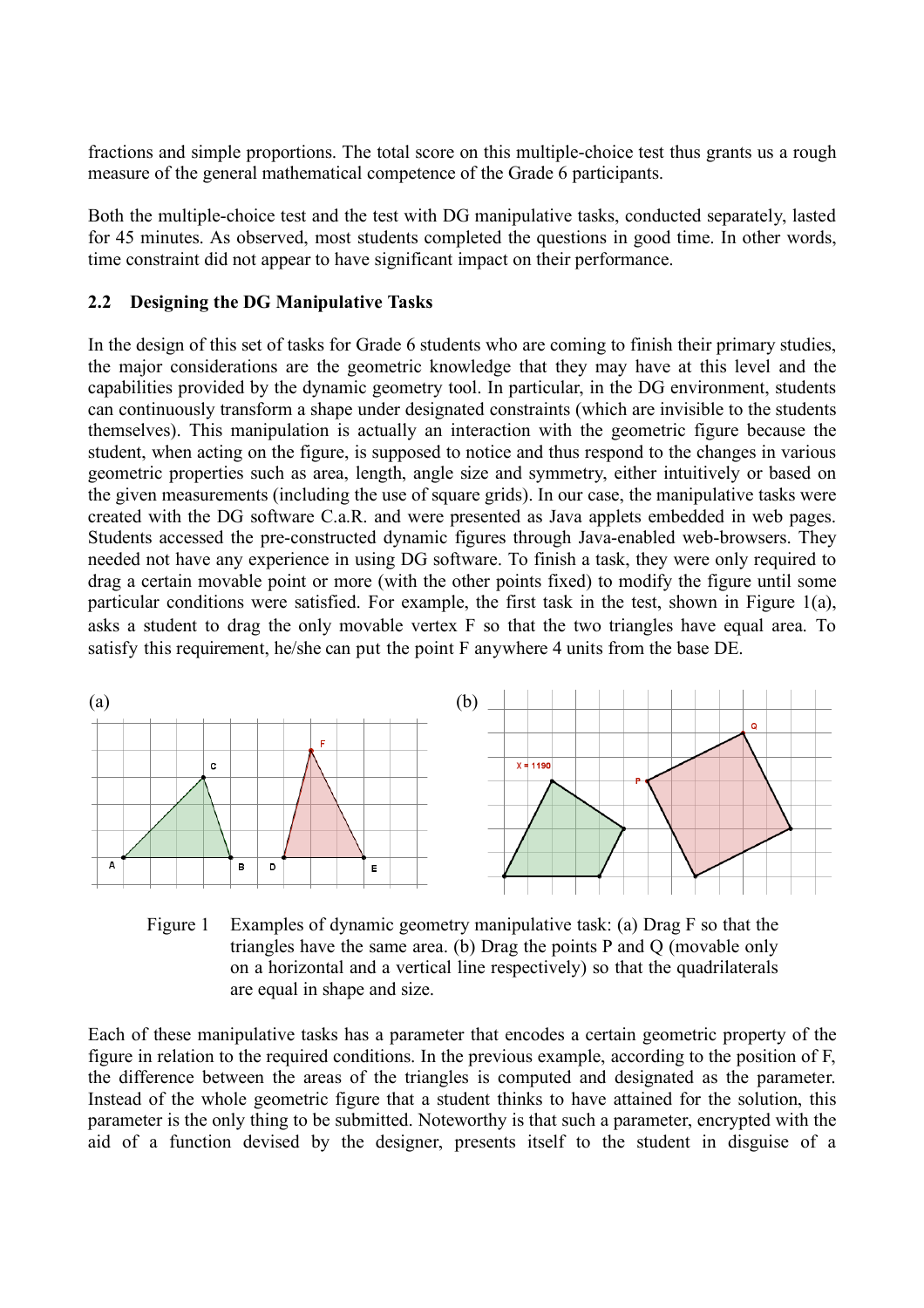strange-looking value which does not tell anything to the student when he/she is tackling the task. This is the essential feature that leads to a quantitative approach to students' performance in these geometric tasks because the value of the parameter gives, so to speak, a numerical measure of a geometric figure as to whether, and in a certain sense, how well the required condition is satisfied. A student's performance on a task is considered successful when he/she can attain the required figure with reasonable precision which is to be gauged by the value of the parameter. Figure 1(b) provides another example together with its corresponding parameter shown as a value of X.

Based on the reported value of X in a DG manipulative task, a score will be given, according to how far the result deviates from the correct result. The maximum score for each task can be 1, 2 or 3, depending on its complexity. The full score on these ten DG manipulative tasks is 24.

#### **2.3 Seeking to Understand Students' Performance in DG Manipulative Tasks**

We seek to understand the performance of these Grade 6 students in the DG manipulative tasks. However, this question of performance should not be a simple one in terms of a high or low score, which has already been answered by way of identifying the winners in the mathematics competition. This is unavoidably the case when a student receives a single number as his/her total score on the ten manipulative tasks. It is however in a qualitative sense that we want to understand the students' performance given that we are working with a set of quantitative data. While this kind of DG manipulative tasks is still developing along with our fledgling knowledge about quantifying students' performance in a novel environment, we attempt to answer the following questions by a quantitative analysis of the data:

- (a) How well do the students (a group of high achievers in our case) perform in this kind of DG manipulative tasks?
- (b) Can we reduce the students' performance in the DG manipulative tasks (now represented by ten scores) to a few factors that would help characterizing their performance?
- (c) Is there any association between students' performance in this kind of tasks and their general mathematical competence?

Simple descriptive measures will give us an idea of the general performance. But, as explained above, the test items were designed according to our understanding of how a Grade 6 student should be able to do in the area of geometry. Structure in the ten items themselves, if any, might be due largely to the mathematical topics and contents that usually govern our conceptions when we are setting questions for the students. It may lack a strong reference to students' actual performance in a variety of questions in various contexts. This is especially true when we are now talking about problems in the new environment of dynamic geometry. We will thus employ factor analytic techniques and correlational analysis to explore possible answers to questions (b) and (c).

## **3. Results and Analysis**

#### **3.1 General Findings**

More than 250 Grade 6 students attempted the ten DG manipulative tasks during the mathematics competition. They came from about 90 primary schools in four widely separated districts in Hong Kong. Due to missing data which defies factor analysis, we will employ data from 229 students for the factor analysis of the resulting scores on these ten manipulative tasks (see Section 3.2 below).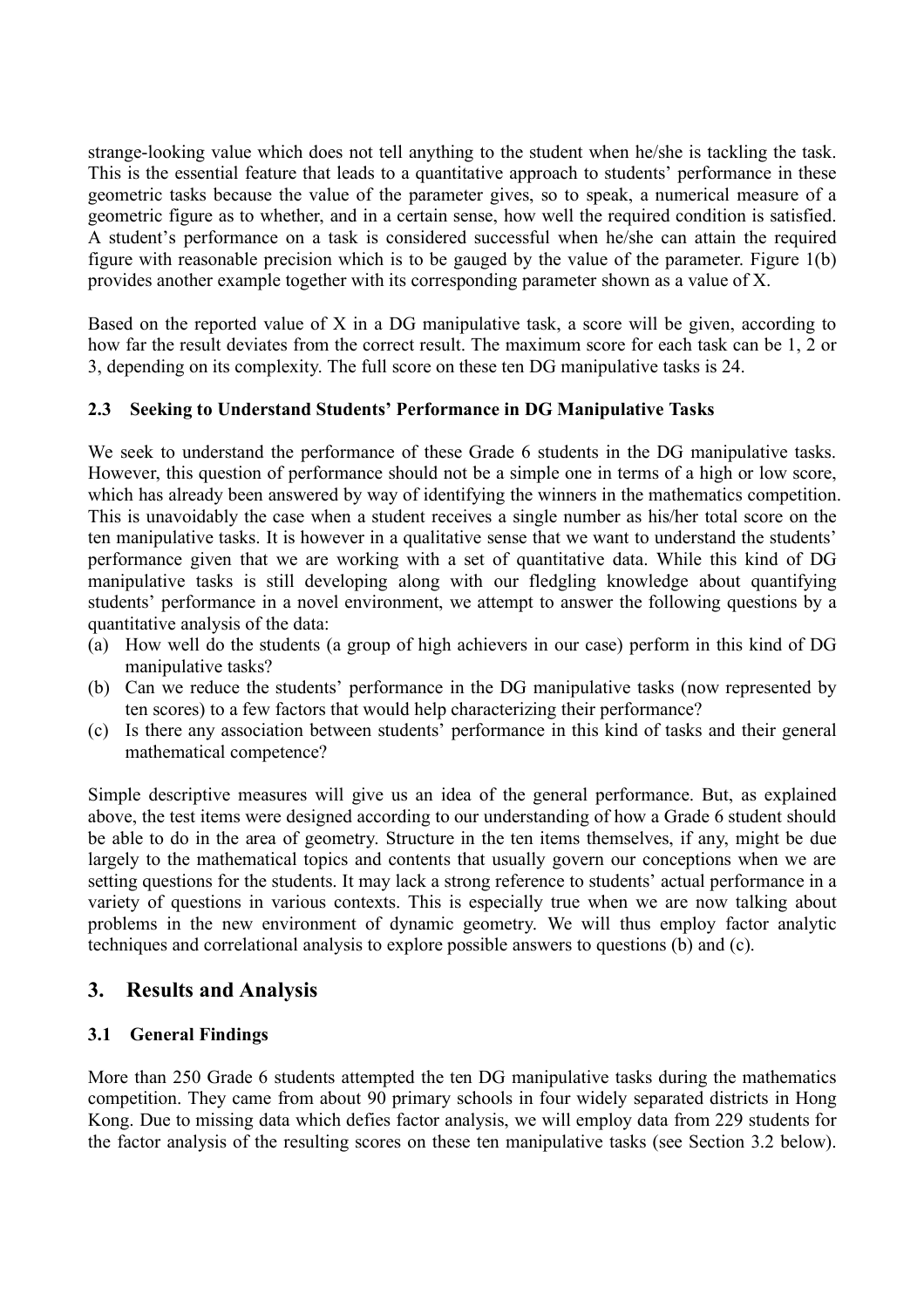However, due to an unexpected problem with the scores on the multiple-choice test in one district, only 185 students will be taken into account for the general analysis involving data other than those from the manipulative tasks, especially when we concern ourselves with the association between students' performance in the DG manipulative tasks and their general mathematical competence.

The performance of the 185 students as a whole on the DG manipulative items may be considered as moderately satisfactory. Of the full score of 24 points, the students on average score a little above half the total  $(M = 13.1)$ . Their performance varies considerably, with the scores taking up the full range from 0 to 24 ( $SD = 5.1$ ). The distribution of scores skews only slightly to the left.

For the 30-item multiple-choice test, the score was worked out with various weightings given to individual items. This was done by the organizers of the competition in order to recognize the varying significance and difficulty among the items. As a result, the full score on this multiple-choice test is set to be 100. The average score is 52.3 ( $n = 185$ ,  $SD = 15.3$ , range  $=15 - 90$ ). The scores of these 185 students distribute quite symmetrically about the mean.

Relation between the students' performance in DG manipulative tasks and their general mathematical competence as reflected by the scores on the multiple-choice test is examined by an analysis using Pearson's correlation coefficient. An analysis of the data from the 185 students reveals a moderately positive correlation,  $r(183) = .419$ ,  $p < .0005$ .

#### **3.2 Factor Analysis**

For a better factor analysis of the responses to the DG manipulative tasks, we try to have the largest sub-dataset. As this factor analysis concerns only with the students' performance in the DG tasks, the scores on the multiple-choice test are irrelevant. Thus, we have gone beyond the restrictive dataset of 185 students reported in the above general findings. But since factor analysis works only if each of the students involved has produced responses to *all* the ten tasks, we exclude those who have failed in this respect. As a result, among all the participants, we take the data from 229 students in the factor analysis to follow. With the students' scores on the ten DG tasks (Tasks 1 through 10), we conduct a principle component analysis with varimax rotation method ( $N = 229$ ). Four principal components (i.e. *factors*) are extracted with eigenvalues greater than 1.0 (Kaiser's criterion) and explain a cumulative 56.00% of the total variance. The percentages of variance that these orthogonally rotated factors, Factors I to IV, account for are 16.72%, 14.62%, 13.77% and 10.89% respectively. Table 1 overleaf shows the measures of the association between each of the ten tasks and each of these four orthogonally rotated principal components.

Interpretation of the meaning of these factors will be discussed in Section 4. Here we assume the four factors and try out further analysis, particularly that of scores based on Factors I to IV, to explore their relationships with the other variables available to us.

#### **3.3 Factor-Item Percentage Score**

Since each factor is largely accounted for by a certain number of tasks, we convert a student's sub-total score on the tasks correlated with each factor as a percentage (namely, a number between 0 and 1). We call this *factor-item percentage score*, which, in a certain sense, gives the score of the student on a particular factor. For example, Factor I correlates more with Tasks 6, 7 and 10 which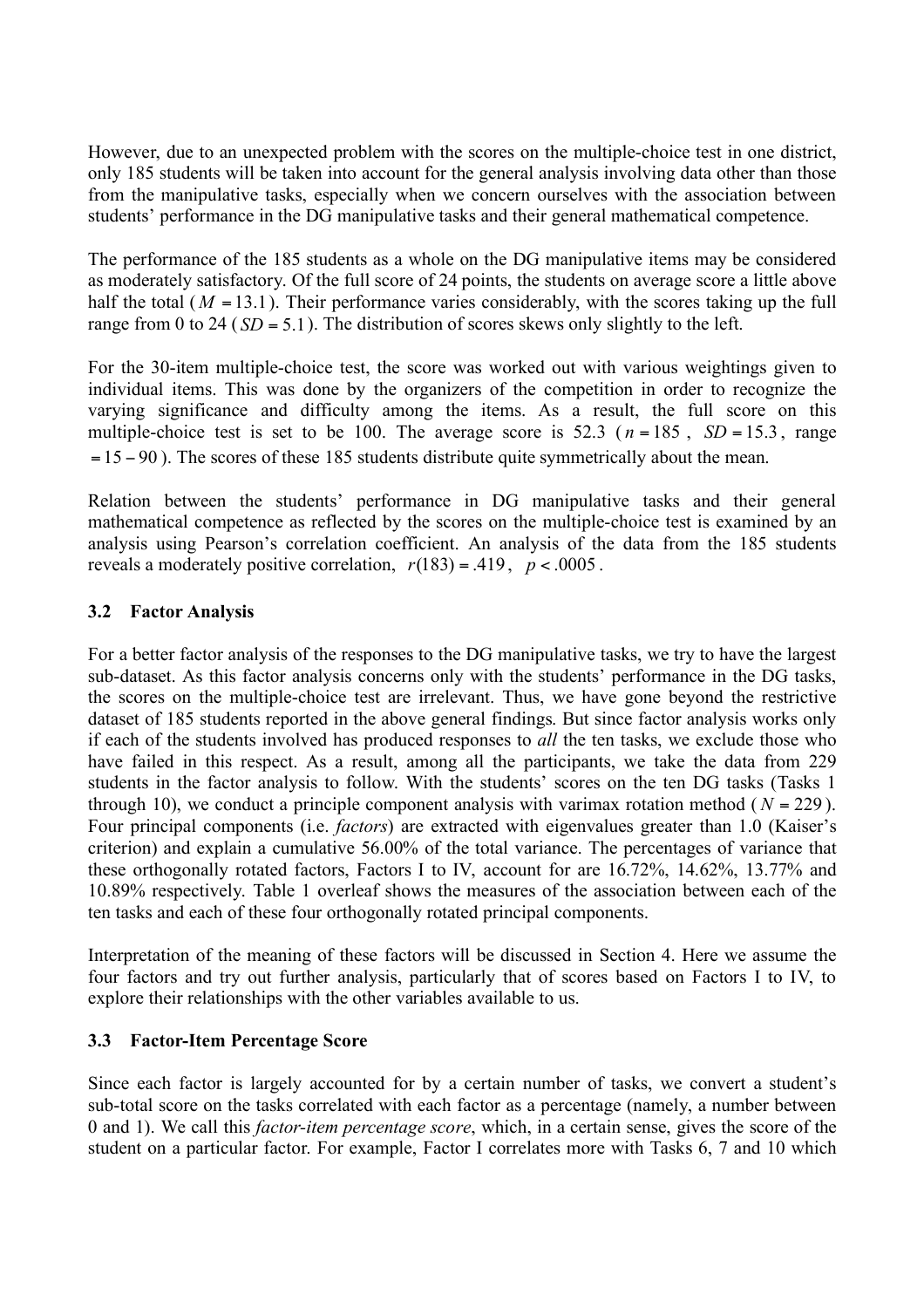|         | Components |           |            |           |
|---------|------------|-----------|------------|-----------|
|         | Factor I   | Factor II | Factor III | Factor IV |
| Task 7  | .805       |           |            |           |
| Task 6  | .790       |           |            |           |
| Task 10 | .445       |           |            |           |
| Task 1  |            | .705      |            |           |
| Task 2  |            | .670      |            |           |
| Task 8  |            | .637      |            |           |
| Task 3  |            |           | .703       |           |
| Task 4  |            |           | .608       |           |
| Task 5  |            |           | .581       |           |
| Task 9  |            |           |            | .927      |

Table 1 *Loadings on the Four Orthogonally Rotated Principal Components*

Extraction method: Principal Component Analysis.

Rotation method: Varimax with Kaiser Normalization.

*Note: N* = 229 ; only factor loadings over .40 are reported. <sup>a</sup> Rotation converged in 6 iterations.

have their respective maximum scores 2, 3 and 2 (totaling to 7); therefore, if a student gets 1, 3 and 0 on Tasks 6, 7 and 10 respectively, he will get 4/7 (i.e. 0.57) as his factor-item percentage score for Factor I. As a result, for each student, we reduce his/her ten scores on the DG tasks to four factor-item percentage scores (hereafter abbreviated as Score I, Score II, Score III, and Score IV).

In order to involve the scores on the multiple-choice test in further analysis of these scores based on the factors, we work with the smaller sub-sample of 185 students (as explained above in Section 3.1). Table 2 gives a summary of Scores I to IV, which shows their means lying roughly in the middle and considerable variations for all but Score IV. The last one behaves strangely because, as shown in Table 1 above, Factor IV is constituted only by Task 9 on which more than two-thirds of the students receive a zero score.

Table 2 *Summary Statistics of Scores I to IV*

|                           | Score I | Score II | Score III | Score IV |
|---------------------------|---------|----------|-----------|----------|
| Mean                      | 0.52    | 0 58     | 0.61      | 0.28     |
| <b>Standard Deviation</b> | 0.34    | 0.25     | 0 34      | ) 44     |

To examine the relationships among the scores on different aspects, we have Table 3 which gives the inter-correlations (Pearson's correlation coefficients) between the score on the multiple-choice test, the total score on the DG manipulative tasks, and the four factor-item percentage scores. The weak correlations among the four scores themselves are expected, because the factors are resulted from orthogonal rotation. And the moderately positive correlation between the total score on the DG manipulative tasks and the score on the multiple-choice test has been reported above (Section 3.1). Now, we can also see that all the four Scores I to IV consistently show a weak correlation with the total score on the multiple-choice test ( $r(183)$  are all less than .30 and significant with  $p < .01$ ).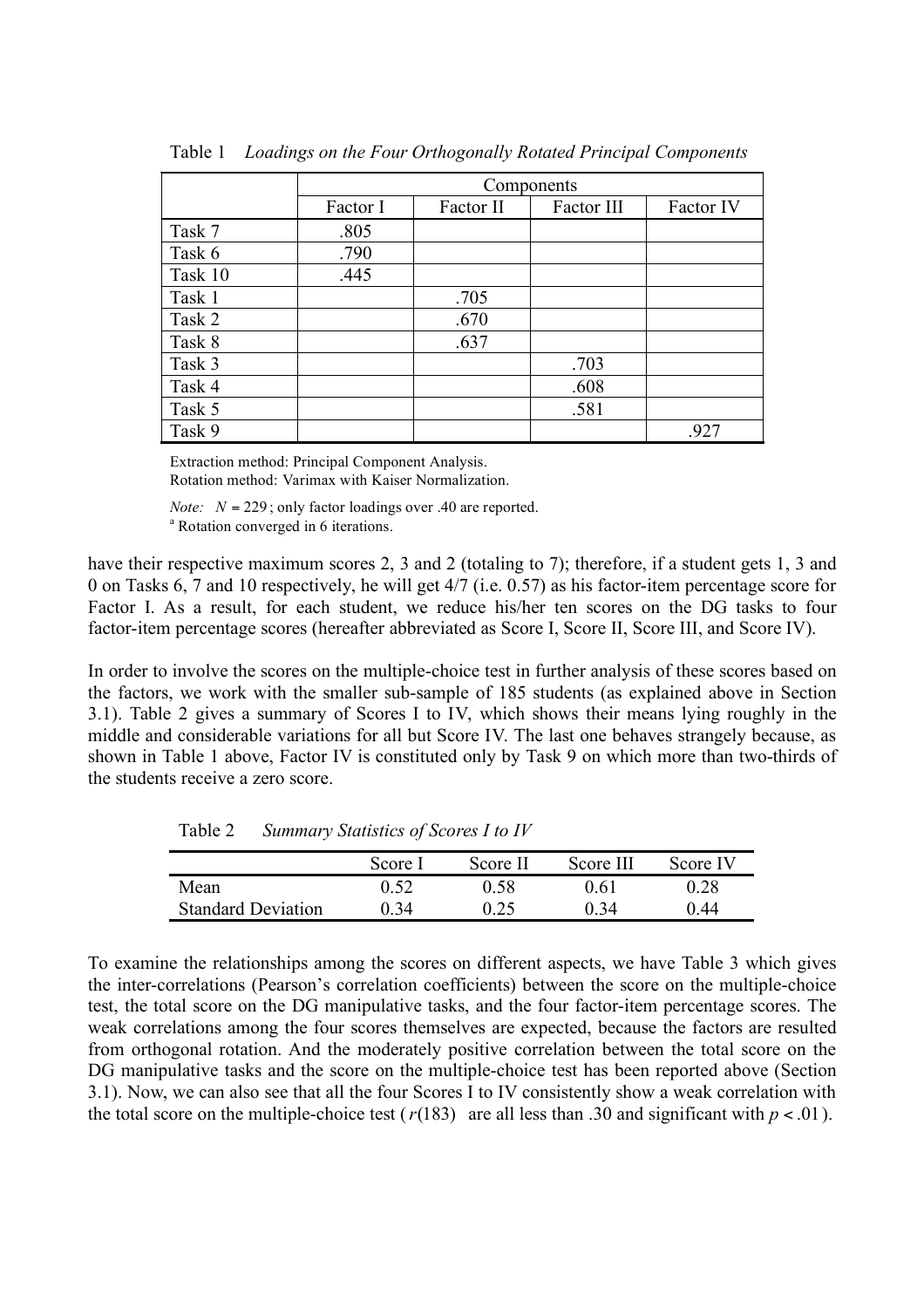#### Table 3

*Covariance Matrix for Scores on the Multiple-Choice Test and DG Items, and Scores I to IV*

|                      | Multiple-   | Score on | Score I              | Score II  | Score III            | Score IV  |
|----------------------|-------------|----------|----------------------|-----------|----------------------|-----------|
|                      | choice test | DG tasks |                      |           |                      |           |
| Multiple-choice test |             | $.419**$ | $.268$ <sup>**</sup> | $.292$ ** | $.266$ <sup>**</sup> |           |
| Score on DG tasks    |             |          | $.685***$            | $.553$ ** | $.767***$            | .411      |
| Score I              |             |          |                      | .119      | $.253***$            | $.208***$ |
| Score II             |             |          |                      |           | 234                  | .121      |
| Score III            |             |          |                      |           |                      |           |
| Score IV             |             |          |                      |           |                      |           |

*Note:*  $n = 185$ .<br>\*\* Correlation is significant at 0.01 level (2 tailed)

Correlation is significant at 0.05 level (2 tailed).

On the other hand, all the Scores I to IV are positively correlated with the total score on the DG manipulative items, with varying strengths – from moderately positive  $(r(183) = .411)$  to strongly positive ( $r(183) = .767$ ), all statistically significant with  $p < .01$ . But it is interesting to note that both Scores I and III show a stronger positive correlation than Scores II and IV do: *r*(183) = .685 and .767 respectively for Scores I and III, as compared with  $r(183) = .553$  and .411 respectively for Scores II and IV. In other words, the general performance in the DG manipulative tasks correlates more strongly with Factor III (i.e. Tasks 3, 4, and 5) and Factor I (i.e. Tasks 6, 7 and 10) than with the other two factors.

## **4. Discussion**

#### **4.1 Taking a Vantage Point**

Judging from the average performance of the students as a whole, it is hard to say that a mean score barely above 13 (out of 24) indicates a very satisfactory result in those dynamic geometry tasks, especially for the present case wherein the students are generally considered as high achievers in Grade 6 mathematics. Whereas one could argue that the DG tasks might be just too novel for the students to exercise their current knowledge, one should also notice a similar level of performance (only a moderate value of average score) in the multiple-choice test. To put it more positively, the distributions of the scores on both the DG manipulative tasks and the multiple-choice test, together with their respective means and standard deviations as reported in Section 3.1, show that the tasks in general have been set at a reasonable level of difficulty and differentiate the students reasonably well across a wide range of scores. This is no doubt a desirable condition for further analysis.

At the same time, we observe a moderately positive correlation between the performance in the DG tasks and the score on the multiple-choice test. Recall that, as mentioned above, the multiple-choice test, set as non-routine problems albeit in a traditional paper-and-pencil mode, is largely connected with what the students have learnt in such elementary mathematics as counting, enumeration, arithmetic operations, measuring with areas and volumes, fractions and simple proportions. This correlation of only moderate strength seems to suggest that the DG manipulative tasks are probing a kind of ability considerably different from the general mathematical competence recognized in the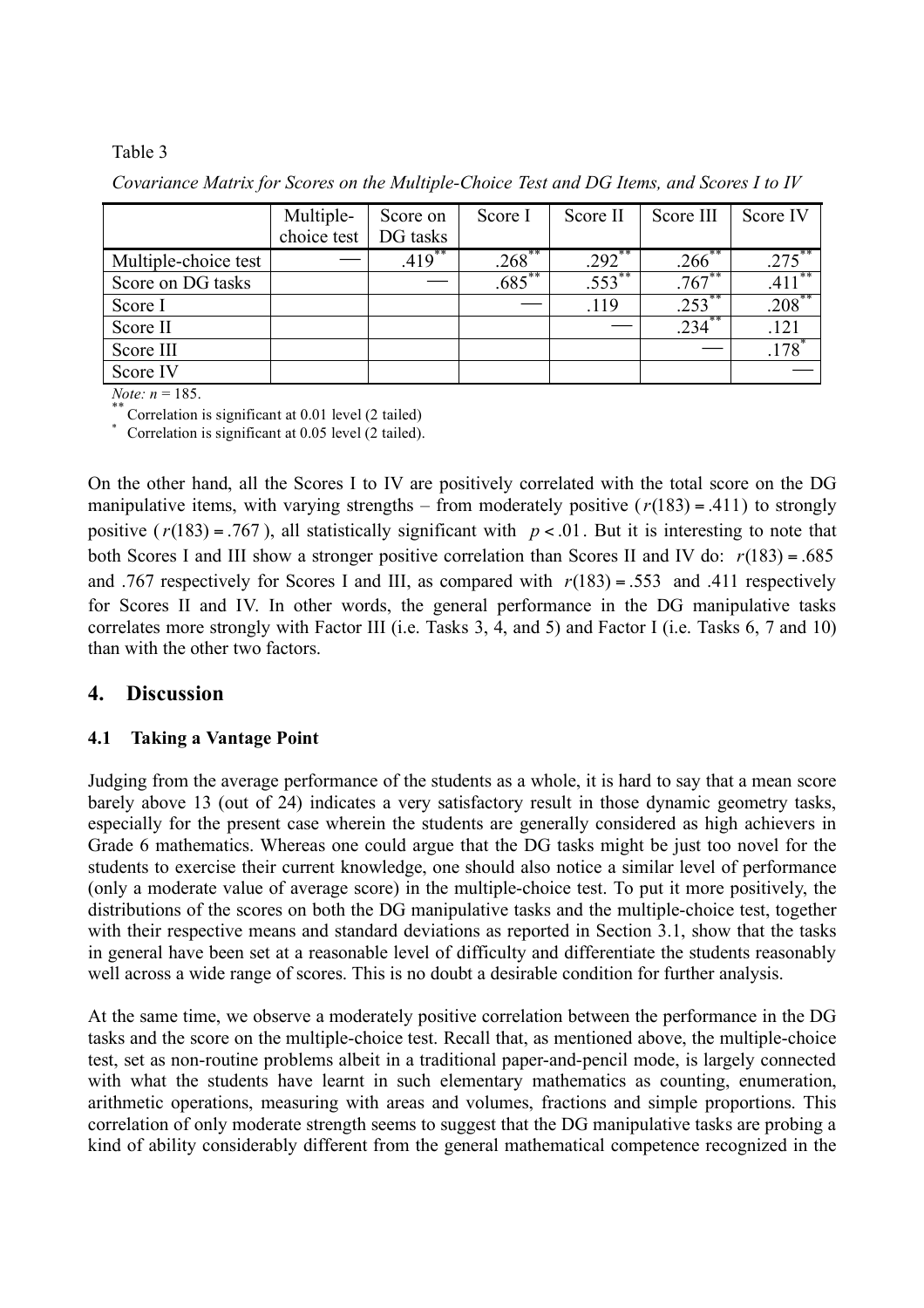traditional curriculum. Obviously, this suggestion aligns itself with the nowadays common understanding about the nature of technology-based mathematics teaching and learning. In their final analysis of what digital technologies (such as DG software) can take from and bring to research in mathematics education, Hoyles and Noss (2003, p.341) assert that "DG-maths is not the same as maths *per se*, and that – by implication – neither is the knowledge that learners develop." The problem is: how different is it? Can we characterize it in one way or another? While many researchers have contributed much by giving qualitative accounts in great detail of students' learning and/or teachers' teaching in the DG environment, the quantitative findings reported above seem to have shown us another direction.

#### **4.2 Characterizing Students' Performance in the DG Manipulative Tasks**

One notable finding out of the factor analysis above is that four factors have been extracted from the ten dynamic geometry tasks. Before we can interpret the factors, we should consider what are involved in the DG tasks. We have already provided two examples in Section 2.2 (which are actually Tasks 1 and 5 respectively). Within limited space of this paper, we cannot show all the tasks with that level of details, but only provide in Table 4 a brief description of *what* the students are required to do in each of the tasks, grouped according to the factors to be interpreted.

| Factor       | Task 7  | Make a hexagon with two oblique lines of symmetry. Drag one vertex.               |  |  |
|--------------|---------|-----------------------------------------------------------------------------------|--|--|
|              | Task 6  | Make a hexagon with two lines of symmetry. Drag two vertices.                     |  |  |
|              | Task 10 | Make a regular hexagon by intersections of six equal circles.                     |  |  |
| Factor       | Task 1  | Make a triangle with area equal to another. Drag one vertex.                      |  |  |
| $\mathbf{I}$ | Task 2  | Divide a quadrilateral into four regions in two pairs with equal sums of areas.   |  |  |
|              | Task 8  | Divide a sector into three regions with areas in a given proportion.              |  |  |
| Factor       | Task 3  | Make a quadrilateral (and in turn a triangle) with a specific area.               |  |  |
| III          | Task 4  | Make a quadrilateral congruent to another. Drag one vertex.                       |  |  |
|              | Task 5  | Make a quadrilateral congruent to another. Drag two vertices.                     |  |  |
| Factor       | Task 9  | Adjust a square inscribed in another so that its area takes up a certain fraction |  |  |
| IV           |         | inside.                                                                           |  |  |

Table 4 *Description of the DG Manipulative Tasks in Different Factor Groups*

It seems reasonable to consider a task in terms of the content knowledge. In this case with geometric tasks, we tend to organize them according to the geometric knowledge that is involved. For example, a glance of the tasks listed above in Table 4 may lead to an interpretation of the factors in the following manner or alike:

- Factor I: symmetry of (two-dimensional) shapes
- Factor II: area of simple geometric shapes
- Factor III: shapes that are equal in areas and shapes (congruence)
- Factor IV: area (or is it fraction?)

However, once we have started this interpretation, we should come to two points of observation. Firstly, the basic idea of factor analysis is to classify into somewhat independent factors those variables which are correlated. So, Factor IV (i.e. Task 9 only), though largely independent of the other factors, should not be of any particular interest insofar as it does not correlate with any other variables. Without any other task(s) for comparison within the same factor, we cannot identify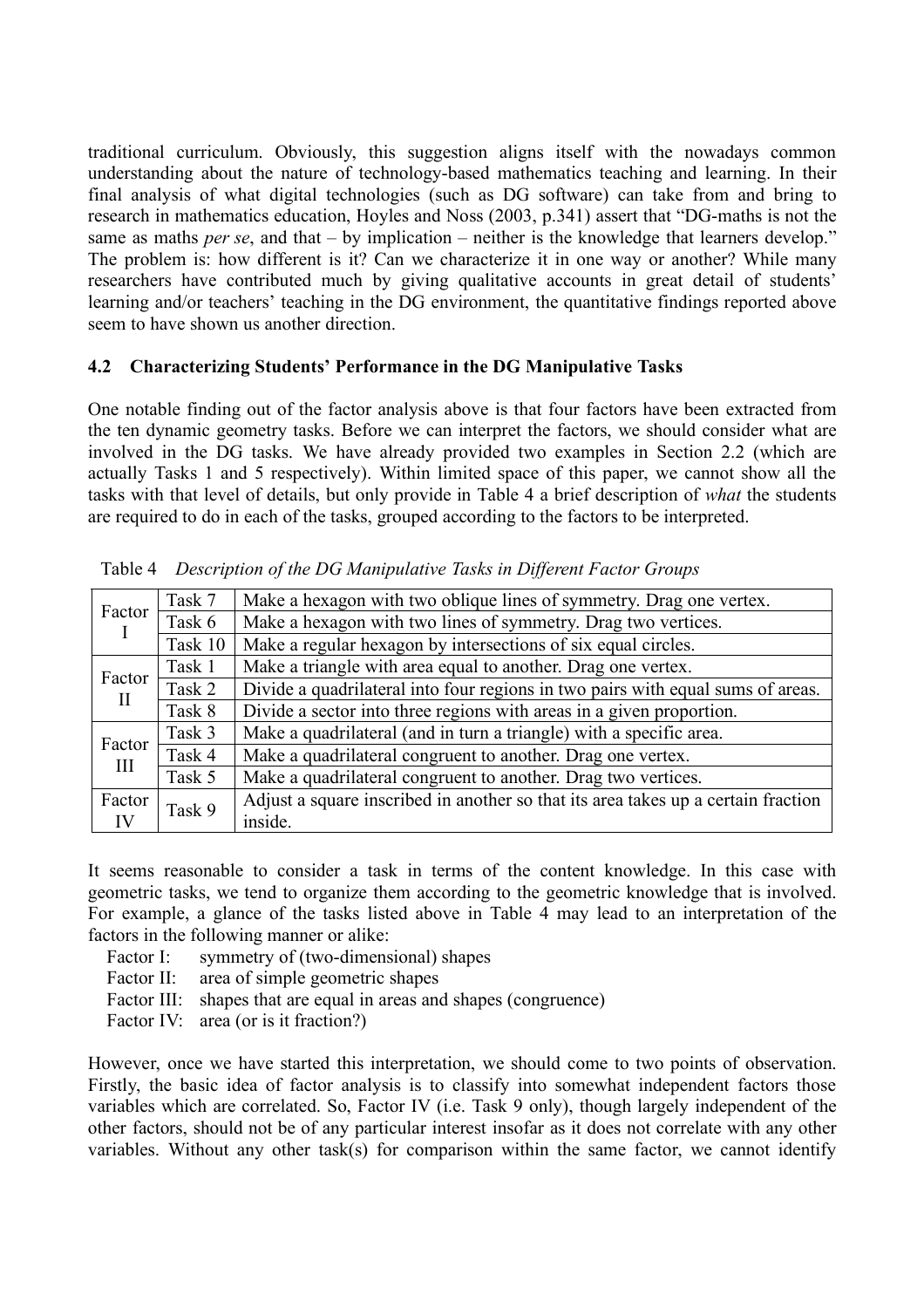whether it concerns more with area or fraction or else. (Thus, much less weight will be given to Factor IV in subsequent discussion.) Secondly, a careful perusal of the contents should reveal the inadequacy of such content-based interpretation of the factors. Although basic understanding of the area of triangle (in particular, area in relation to the base and the corresponding altitude of a triangle) seems to play a central part in both Tasks 1 and 3, they are statistically associated with different factors. There must be something other than the simple knowledge about the area of triangle that puts these tasks under different factors.

In Task 1, as shown in Figure 1(a), two triangles ABC and DEF are given, the former being fixed and the latter changeable. Students are asked to drag the only movable vertex F so that both triangles become equal in area. To arrive at such a triangle, a student can put the vertex F anywhere 4 units from the base DE. On the other hand, Task 3 (see Figure 2) also calls for the area of triangle ABC; Yet



Figure 2 Dynamic geometry Task 3: P is on the height AD of triangle ABC. PD is adjustable and  $BC = 10$ . Drag P so that the shaded (red) area is 18.

with only the base BC given but the corresponding height unknown, the problem situation creates a need for the student to interact with the geometric drawing. That is to say, although students have to make use of their knowledge about area of triangle in both Tasks 1 and 3, they may react to the dynamic figures in different ways. In Task 1, without any idea of putting the vertex F at a specific height, trial-and-error type of dragging on the point may not be very fruitful. Thus, the area formula, rather than the dynamic figure itself, should be crucial to the solution. In contrast, in Task 3, notwithstanding good knowledge of the area formula for a triangle, a student without any attempt of explorative dragging P along AD would get stuck with the apparently missing information and the shaded area would appear unknown throughout. Unlike Task 1, students on Task 3 cannot just *read* the diagram and *calculate* the answer by simply knowing the area of triangle *as a formula*.

The above comparison of Tasks 1 and 3 casts light on our interpretation, granting us a perspective upon something beyond content knowledge. Just as interactions or exploratory actions on the diagram seem to play a crucial role in tackling Task 3, the same kind of exploratory skill is important to successful performance in Tasks 4 and 5. Exploration by dragging a movable point is in itself a means to better understand how the geometric shape varies, and, through such an interaction with the dynamic figure, comprehension of the lengths and angles involved and thus a correct comparison (for congruence) of shapes is achieved. To our interpretation, this partly explains why Tasks 3, 4 and 5 are associated with each other to constitute Factor III. Nevertheless, the same demand for exploratory skill is noticeable in other tasks such as Tasks 6, 7 and 10. But while symmetry is an obvious characteristic of the tasks under Factor I, we tend to believe that